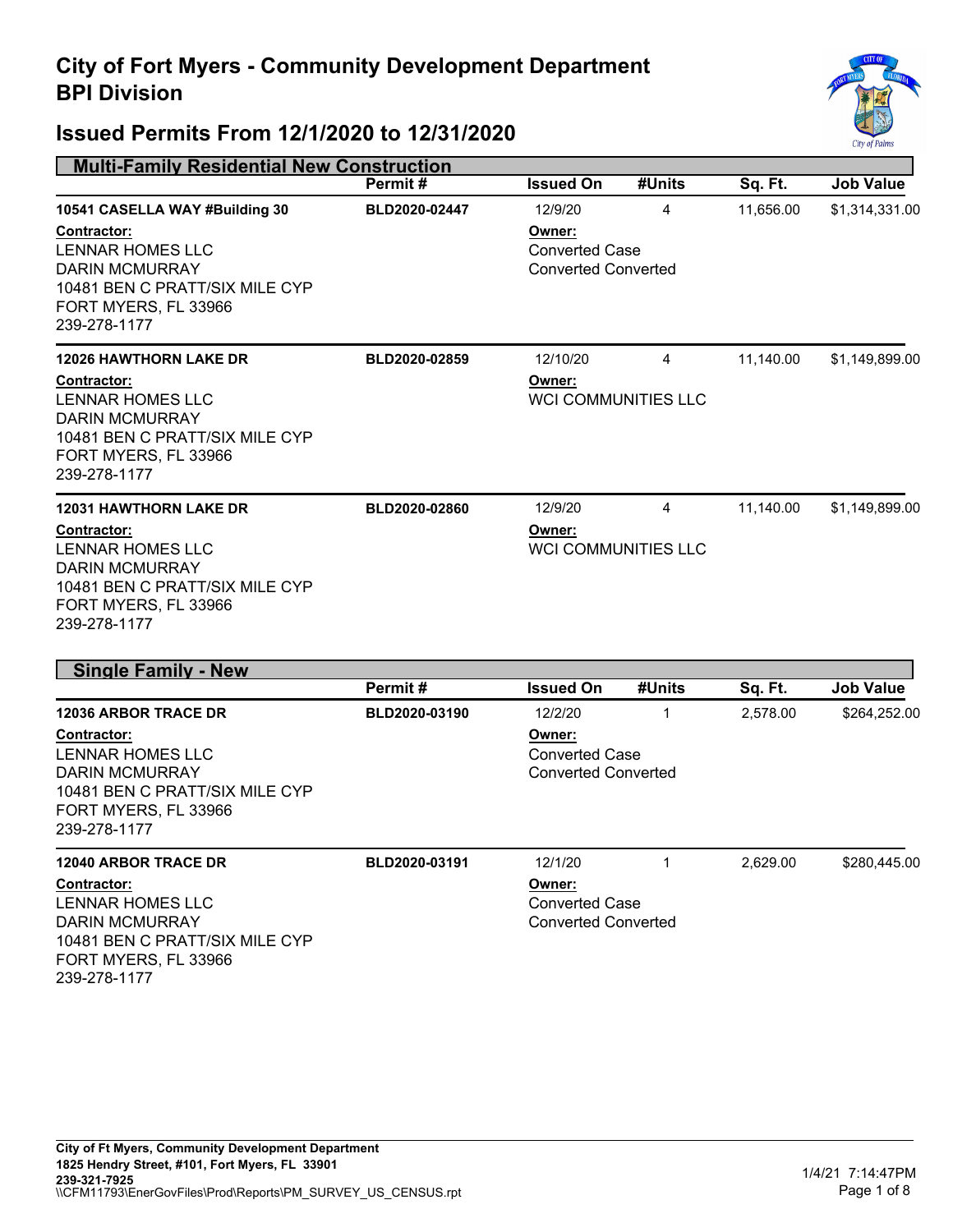

| <b>12044 ARBOR TRACE DR</b>                                                                                                               | BLD2020-03240                         | 12/10/20                                                                    | $\mathbf{1}$ | 2,924.00 | \$307,495.00 |
|-------------------------------------------------------------------------------------------------------------------------------------------|---------------------------------------|-----------------------------------------------------------------------------|--------------|----------|--------------|
| Contractor:<br><b>LENNAR HOMES LLC</b><br><b>DARIN MCMURRAY</b><br>10481 BEN C PRATT/SIX MILE CYP<br>FORT MYERS, FL 33966<br>239-278-1177 |                                       | <u>Owner:</u><br><b>WCI COMMUNITIES LLC</b>                                 |              |          |              |
| <b>12048 ARBOR TRACE DR</b>                                                                                                               | BLD2020-03241                         | 12/21/20                                                                    | $\mathbf{1}$ | 2,629.00 | \$280,445.00 |
| Contractor:<br>LENNAR HOMES LLC<br><b>DARIN MCMURRAY</b><br>10481 BEN C PRATT/SIX MILE CYP<br>FORT MYERS, FL 33966<br>239-278-1177        |                                       | Owner:<br><b>WCI COMMUNITIES LLC</b>                                        |              |          |              |
| <b>4777 CRESTED EAGLE LN</b>                                                                                                              | BLDR-000287-2020                      | 12/1/20                                                                     | $\mathbf{1}$ | 3,076.00 | \$335,056.00 |
| <b>Contractor:</b><br><b>CENTEX HOMES</b><br><b>JAMES STEWART</b>                                                                         | Owner:<br><b>CENTEX HOMES (Owner)</b> |                                                                             |              |          |              |
| 24311 WALDEN CENTER DR #SUITE 300<br>BONITA SPRINGS, FL 34134<br>239-495-4800                                                             |                                       | 24311 WALDEN CENTER DR #STE 300<br>BONITA SPRINGS, FL 34134<br>239-495-4812 |              |          |              |
| <b>4728 IMPERIAL EAGLE DR</b>                                                                                                             | BLDR-001232-2020                      | 12/16/20                                                                    | $\mathbf{1}$ | 2,878.00 | \$302,704.00 |
| Contractor:<br><b>CENTEX HOMES</b><br><b>JAMES STEWART</b>                                                                                |                                       | <u>Owner:</u><br><b>CENTEX HOMES (Owner)</b>                                |              |          |              |
| 24311 WALDEN CENTER DR #SUITE 300<br>BONITA SPRINGS, FL 34134<br>239-495-4800                                                             |                                       | 24311 WALDEN CENTER DR #STE 300<br>BONITA SPRINGS, FL 34134<br>239-495-4812 |              |          |              |
| <b>11975 WESTMORELAND WAY</b>                                                                                                             | BLDR-000298-2020                      | 12/8/20                                                                     | $\mathbf{1}$ | 2,100.00 | \$209,776.00 |
| Contractor:<br><b>CENTEX HOMES</b><br><b>JAMES STEWART</b>                                                                                |                                       | Owner:<br><b>CENTEX HOMES (Owner)</b>                                       |              |          |              |
| 24311 WALDEN CENTER DR #SUITE 300<br>BONITA SPRINGS, FL 34134<br>239-495-4800                                                             |                                       | 24311 WALDEN CENTER DR #STE 300<br>BONITA SPRINGS, FL 34134<br>239-495-4812 |              |          |              |
| <b>3965 SPOTTED EAGLE WAY</b>                                                                                                             | BLDR-000290-2020                      | 12/1/20                                                                     | $\mathbf{1}$ | 2,956.00 | \$294,677.00 |
| <b>Contractor:</b><br><b>CENTEX HOMES</b><br><b>JAMES STEWART</b>                                                                         |                                       | Owner:<br><b>CENTEX HOMES (Owner)</b>                                       |              |          |              |
| 24311 WALDEN CENTER DR #SUITE 300<br>BONITA SPRINGS, FL 34134<br>239-495-4800                                                             |                                       | 24311 WALDEN CENTER DR #STE 300<br>BONITA SPRINGS, FL 34134<br>239-495-4812 |              |          |              |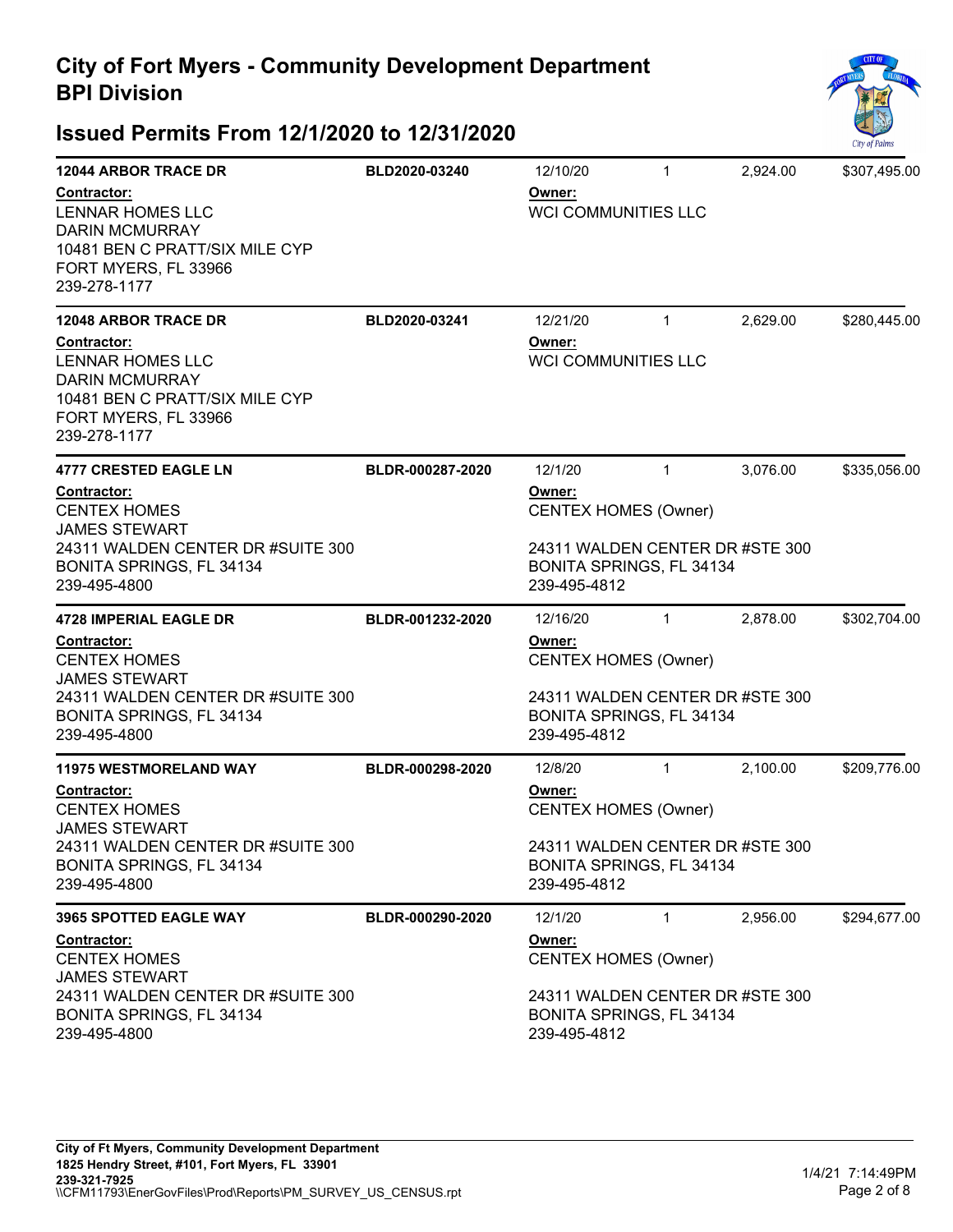

| <b>11986 WESTMORELAND WAY</b>                                                            | BLDR-000299-2020 | 12/15/20                                                                    | $\mathbf{1}$ | 2,132.00                         | \$211,338.00 |  |
|------------------------------------------------------------------------------------------|------------------|-----------------------------------------------------------------------------|--------------|----------------------------------|--------------|--|
| Contractor:<br><b>CENTEX HOMES</b><br><b>JAMES STEWART</b>                               |                  | Owner:<br><b>CENTEX HOMES (Owner)</b>                                       |              |                                  |              |  |
| 24311 WALDEN CENTER DR #SUITE 300<br>BONITA SPRINGS, FL 34134<br>239-495-4800            |                  | 24311 WALDEN CENTER DR #STE 300<br>BONITA SPRINGS, FL 34134<br>239-495-4812 |              |                                  |              |  |
| <b>11979 WESTMORELAND WAY</b>                                                            | BLDR-000737-2020 | 12/15/20                                                                    | $\mathbf{1}$ | 2,132.00                         | \$222,496.00 |  |
| Contractor:<br><b>CENTEX HOMES</b><br><b>JAMES STEWART</b>                               |                  | Owner:<br><b>CENTEX HOMES (Owner)</b>                                       |              |                                  |              |  |
| 24311 WALDEN CENTER DR #SUITE 300<br>BONITA SPRINGS, FL 34134<br>239-495-4800            |                  | 24311 WALDEN CENTER DR #STE 300<br>BONITA SPRINGS, FL 34134<br>239-495-4812 |              |                                  |              |  |
| 4724 IMPERIAL EAGLE DR                                                                   | BLDR-001167-2020 | 12/16/20                                                                    | $\mathbf{1}$ | 2,737.00                         | \$281,146.00 |  |
| <b>Contractor:</b><br><b>CENTEX HOMES</b><br><b>JAMES STEWART</b>                        |                  | Owner:<br><b>CENTEX HOMES (Owner)</b>                                       |              |                                  |              |  |
| 24311 WALDEN CENTER DR #SUITE 300<br>BONITA SPRINGS, FL 34134<br>239-495-4800            |                  | 24311 WALDEN CENTER DR #STE 300<br>BONITA SPRINGS, FL 34134<br>239-495-4812 |              |                                  |              |  |
| 4784 CRESTED EAGLE LN                                                                    | BLDR-000284-2020 | 12/1/20                                                                     | $\mathbf{1}$ | 2,307.00                         | \$230,435.00 |  |
| Contractor:<br><b>CENTEX HOMES</b><br><b>JAMES STEWART</b>                               |                  | Owner:<br><b>CENTEX HOMES (Owner)</b>                                       |              |                                  |              |  |
| 24311 WALDEN CENTER DR #SUITE 300<br>BONITA SPRINGS, FL 34134<br>239-495-4800            |                  | 24311 WALDEN CENTER DR #STE 300<br>BONITA SPRINGS, FL 34134<br>239-495-4812 |              |                                  |              |  |
| <b>4788 CRESTED EAGLE LN</b>                                                             | BLDR-001233-2020 | 12/18/20                                                                    | $\mathbf{1}$ | 2,741.00                         | \$296,394.00 |  |
| Contractor:<br><b>CENTEX HOMES</b><br><b>JAMES STEWART</b>                               |                  | Owner:<br><b>CENTEX HOMES (Owner)</b>                                       |              |                                  |              |  |
| 24311 WALDEN CENTER DR #SUITE 300<br>BONITA SPRINGS, FL 34134<br>239-495-4800            |                  | 24311 WALDEN CENTER DR #STE 300<br>BONITA SPRINGS, FL 34134<br>239-495-4812 |              |                                  |              |  |
| 11967 WESTMORELAND WAY                                                                   | BLDR-000738-2020 | 12/18/20                                                                    | 1            | 2,126.00                         | \$206,327.00 |  |
| Contractor:<br><b>CENTEX HOMES</b><br><b>MARIANA JORDAN</b>                              |                  | Owner:<br><b>CENTEX HOMES</b>                                               |              |                                  |              |  |
| 24311 WALDEN CENTER DR STE 300 WALDEN CENTER<br>BONITA SPRINGS, FL 34134<br>239-495-4812 |                  | NAPLES, FL 34108<br>239-415-7867                                            |              | 9240 ESTERO PARK BLVD #SUITE 600 |              |  |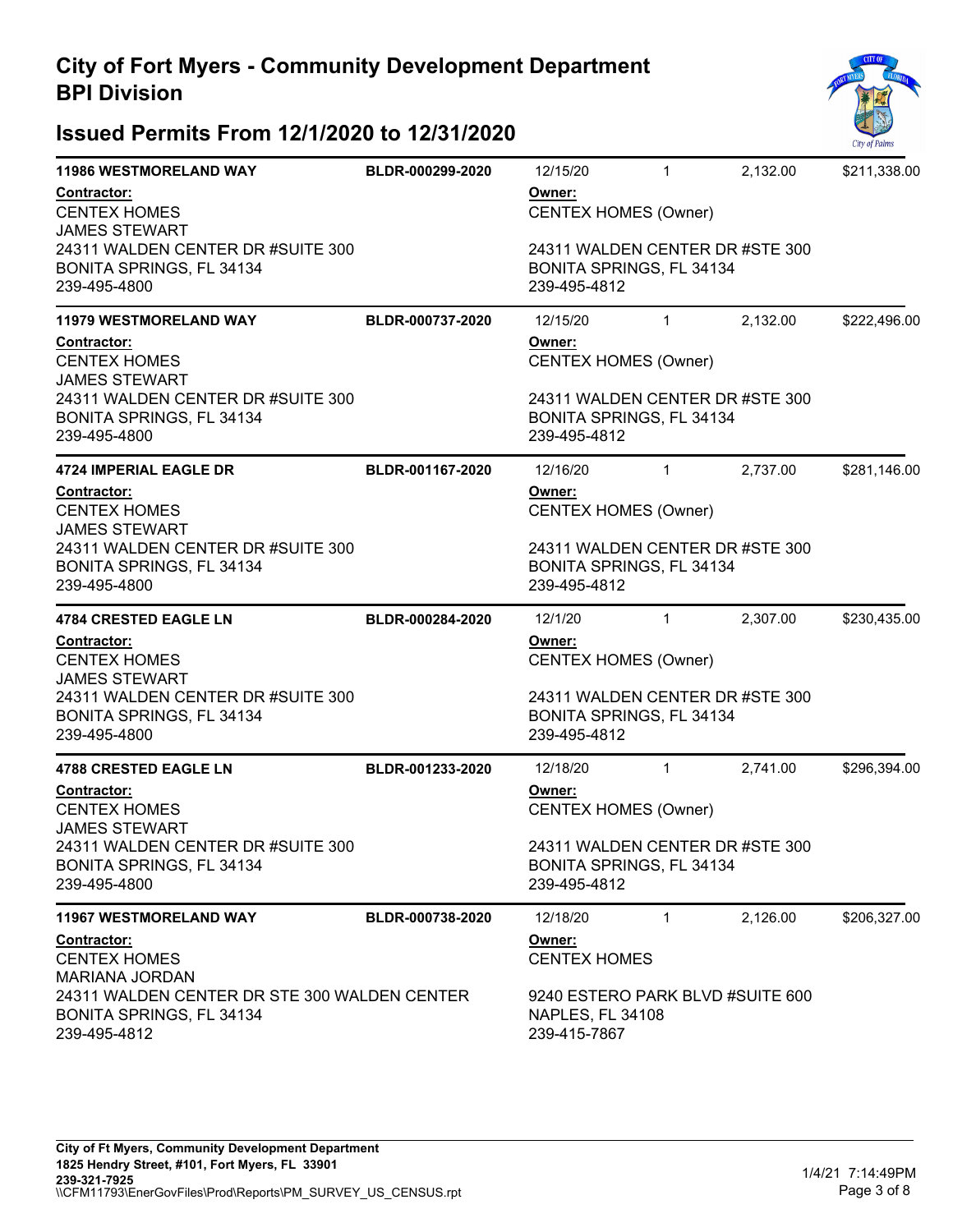

| <b>3060 ROYAL GARDENS AVE</b>                                                                                                                    | BLDR-000603-2020 | 12/14/20                                                                     | 1 | 2,238.00 | \$234,408.00 |
|--------------------------------------------------------------------------------------------------------------------------------------------------|------------------|------------------------------------------------------------------------------|---|----------|--------------|
| Contractor:<br>D.R. HORTON INC.<br><b>JUSTIN ROBBINS</b><br>10541 BEN C. PRATT/SIX MILE #CYPRESS PARKWAY<br>FORT MYERS, FL 33966<br>239-225-2658 |                  | Owner:<br><b>D R HORTON INC</b><br>10541 BEN C PRATT<br>FORT MYERS, FL 33966 |   |          |              |
| <b>2917 ROYAL GARDENS AVE</b>                                                                                                                    | BLDR-000818-2020 | 12/15/20                                                                     | 1 | 4,300.00 | \$445,551.00 |
| Contractor:<br>D.R. HORTON INC.<br><b>JUSTIN ROBBINS</b><br>10541 BEN C. PRATT/SIX MILE #CYPRESS PARKWAY                                         |                  | Owner:<br>D R HORTON INC<br>10541 BEN C PRATT                                |   |          |              |
| FORT MYERS, FL 33966<br>239-225-2658                                                                                                             |                  | FORT MYERS, FL 33966                                                         |   |          |              |
| <b>12028 ARBOR TRACE DR</b>                                                                                                                      | BLD2020-03002    | 12/1/20                                                                      | 1 | 2,578.00 | \$264,252.00 |
| Contractor:<br><b>LENNAR HOMES LLC</b><br><b>DARIN MCMURRAY</b><br>10481 BEN C PRATT/SIX MILE CYP<br>FORT MYERS, FL 33966<br>239-278-1177        |                  | Owner:<br><b>Converted Case</b><br><b>Converted Converted</b>                |   |          |              |
|                                                                                                                                                  |                  |                                                                              |   |          |              |
| <b>12032 ARBOR TRACE DR</b>                                                                                                                      | BLD2020-03189    | 12/1/20                                                                      | 1 | 2,629.00 | \$280,445.00 |
| Contractor:<br><b>LENNAR HOMES LLC</b><br><b>DARIN MCMURRAY</b><br>10481 BEN C PRATT/SIX MILE CYP<br>FORT MYERS, FL 33966<br>239-278-1177        |                  | Owner:<br><b>Converted Case</b><br><b>Converted Converted</b>                |   |          |              |
| <b>4733 IMPERIAL EAGLE DR</b>                                                                                                                    | BLDR-001165-2020 | 12/16/20                                                                     | 1 | 2,658.00 | \$277,292.00 |
| <b>Contractor:</b><br><b>CENTEX HOMES</b>                                                                                                        |                  | Owner:<br><b>CENTEX HOMES (Owner)</b>                                        |   |          |              |
| <b>JAMES STEWART</b><br>24311 WALDEN CENTER DR #SUITE 300<br>BONITA SPRINGS, FL 34134<br>239-495-4800                                            |                  | 24311 WALDEN CENTER DR #STE 300<br>BONITA SPRINGS, FL 34134<br>239-495-4812  |   |          |              |
| <b>4717 IMPERIAL EAGLE DR</b>                                                                                                                    | BLDR-001166-2020 | 12/16/20                                                                     | 1 | 2,718.00 | \$282,316.00 |
| <b>Contractor:</b><br><b>CENTEX HOMES</b><br><b>JAMES STEWART</b>                                                                                |                  | Owner:<br><b>CENTEX HOMES (Owner)</b>                                        |   |          |              |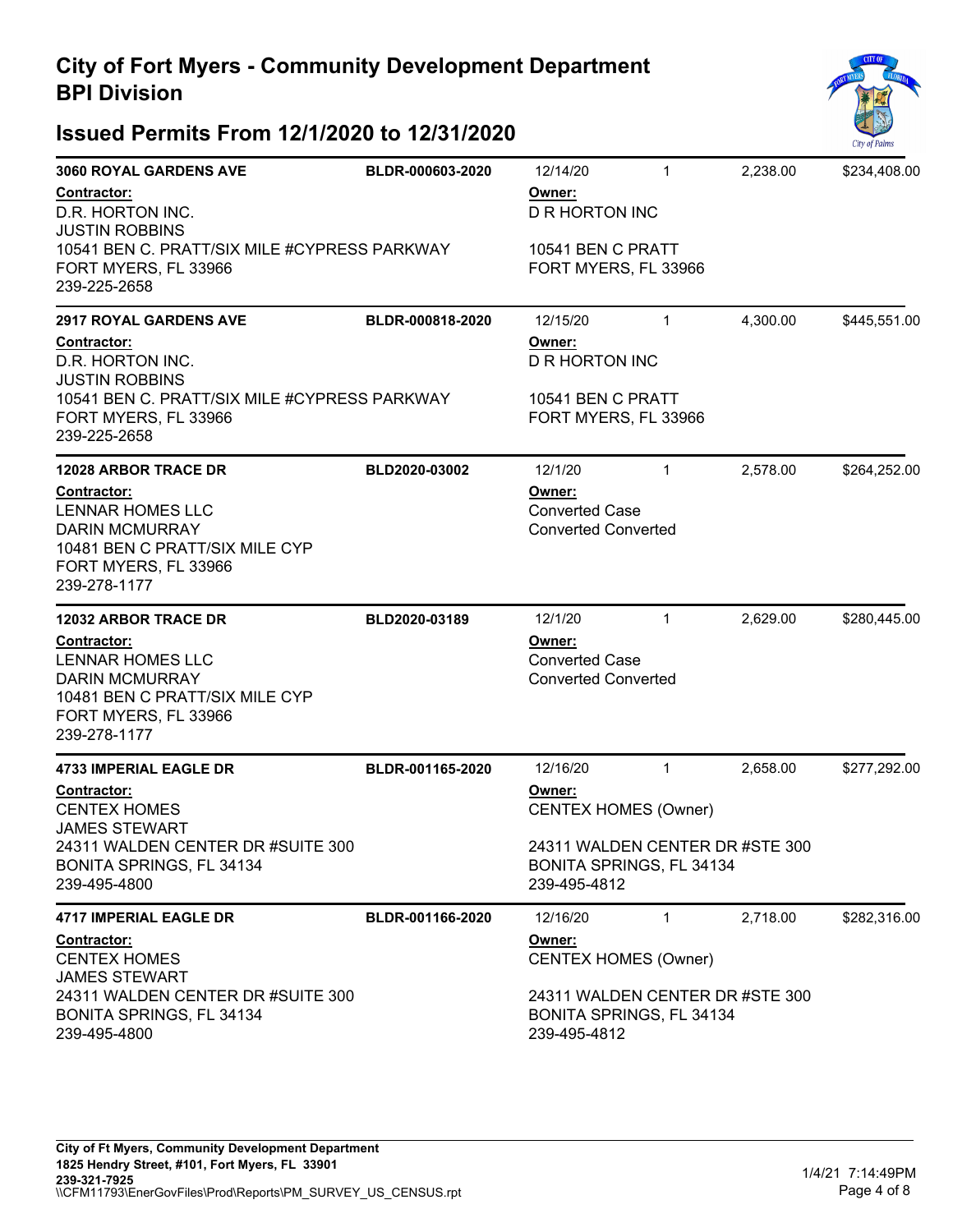

| <b>10836 MAITLAND WAY</b>                                                                                                    | BLDR-000760-2020                      | 12/28/20                                                                        | $\mathbf{1}$                    | 2,754.00 | \$290,813.00 |  |  |
|------------------------------------------------------------------------------------------------------------------------------|---------------------------------------|---------------------------------------------------------------------------------|---------------------------------|----------|--------------|--|--|
| Contractor:<br><b>CENTEX HOMES</b><br><b>JAMES STEWART</b><br>24311 WALDEN CENTER DR #SUITE 300                              |                                       | <u>Owner:</u><br><b>CENTEX HOMES (Owner)</b><br>24311 WALDEN CENTER DR #STE 300 |                                 |          |              |  |  |
| BONITA SPRINGS, FL 34134<br>239-495-4800                                                                                     |                                       | BONITA SPRINGS, FL 34134<br>239-495-4812                                        |                                 |          |              |  |  |
| <b>4772 CRESTED EAGLE LN</b>                                                                                                 | BLDR-000289-2020                      | 12/8/20                                                                         | $\mathbf{1}$                    | 2,581.00 | \$264,698.00 |  |  |
| Contractor:<br><b>CENTEX HOMES</b><br><b>JAMES STEWART</b>                                                                   |                                       | <u>Owner:</u><br><b>CENTEX HOMES (Owner)</b>                                    |                                 |          |              |  |  |
| 24311 WALDEN CENTER DR #SUITE 300<br>BONITA SPRINGS, FL 34134<br>239-495-4800                                                |                                       | 24311 WALDEN CENTER DR #STE 300<br>BONITA SPRINGS, FL 34134<br>239-495-4812     |                                 |          |              |  |  |
| <b>3960 BLACK EAGLE LN</b>                                                                                                   | BLDR-000291-2020                      | 12/8/20                                                                         | $\mathbf{1}$                    | 3,741.00 | \$385,026.00 |  |  |
| Contractor:<br><b>CENTEX HOMES</b><br><b>JAMES STEWART</b>                                                                   | Owner:<br><b>CENTEX HOMES (Owner)</b> |                                                                                 |                                 |          |              |  |  |
| 24311 WALDEN CENTER DR #SUITE 300<br>BONITA SPRINGS, FL 34134<br>239-495-4800                                                |                                       | BONITA SPRINGS, FL 34134<br>239-495-4812                                        | 24311 WALDEN CENTER DR #STE 300 |          |              |  |  |
| <b>3927 BLACK EAGLE LN</b>                                                                                                   | BLDR-001237-2020                      | 12/18/20                                                                        | $\mathbf{1}$                    | 2,878.00 | \$290,123.00 |  |  |
| Contractor:<br><b>CENTEX HOMES</b><br><b>JAMES STEWART</b>                                                                   |                                       | Owner:<br><b>CENTEX HOMES (Owner)</b>                                           |                                 |          |              |  |  |
| 24311 WALDEN CENTER DR #SUITE 300<br>BONITA SPRINGS, FL 34134<br>239-495-4800                                                |                                       | 24311 WALDEN CENTER DR #STE 300<br>BONITA SPRINGS, FL 34134<br>239-495-4812     |                                 |          |              |  |  |
| <b>11877 CLIFTON TER</b>                                                                                                     | BLD2020-03283                         | 12/1/20                                                                         | $\mathbf{1}$                    | 2,878.00 | \$302,704.00 |  |  |
| Contractor:                                                                                                                  |                                       | Owner:                                                                          |                                 |          |              |  |  |
| <b>CENTEX HOMES</b><br><b>JAMES STEWART</b><br>24311 WALDEN CENTER DR #SUITE 300<br>BONITA SPRINGS, FL 34134<br>239-495-4800 |                                       | <b>CENTEX HOMES</b>                                                             |                                 |          |              |  |  |
| <b>4026 SPOTTED EAGLE WAY</b>                                                                                                | BLDR-001239-2020                      | 12/28/20                                                                        | $\mathbf{1}$                    | 3,744.00 | \$385,172.00 |  |  |
| <b>Contractor:</b><br><b>CENTEX HOMES</b><br><b>JAMES STEWART</b>                                                            |                                       | Owner:<br><b>CENTEX HOMES (Owner)</b>                                           |                                 |          |              |  |  |
| 24311 WALDEN CENTER DR #SUITE 300<br>BONITA SPRINGS, FL 34134<br>239-495-4800                                                |                                       | 24311 WALDEN CENTER DR #STE 300<br>BONITA SPRINGS, FL 34134                     |                                 |          |              |  |  |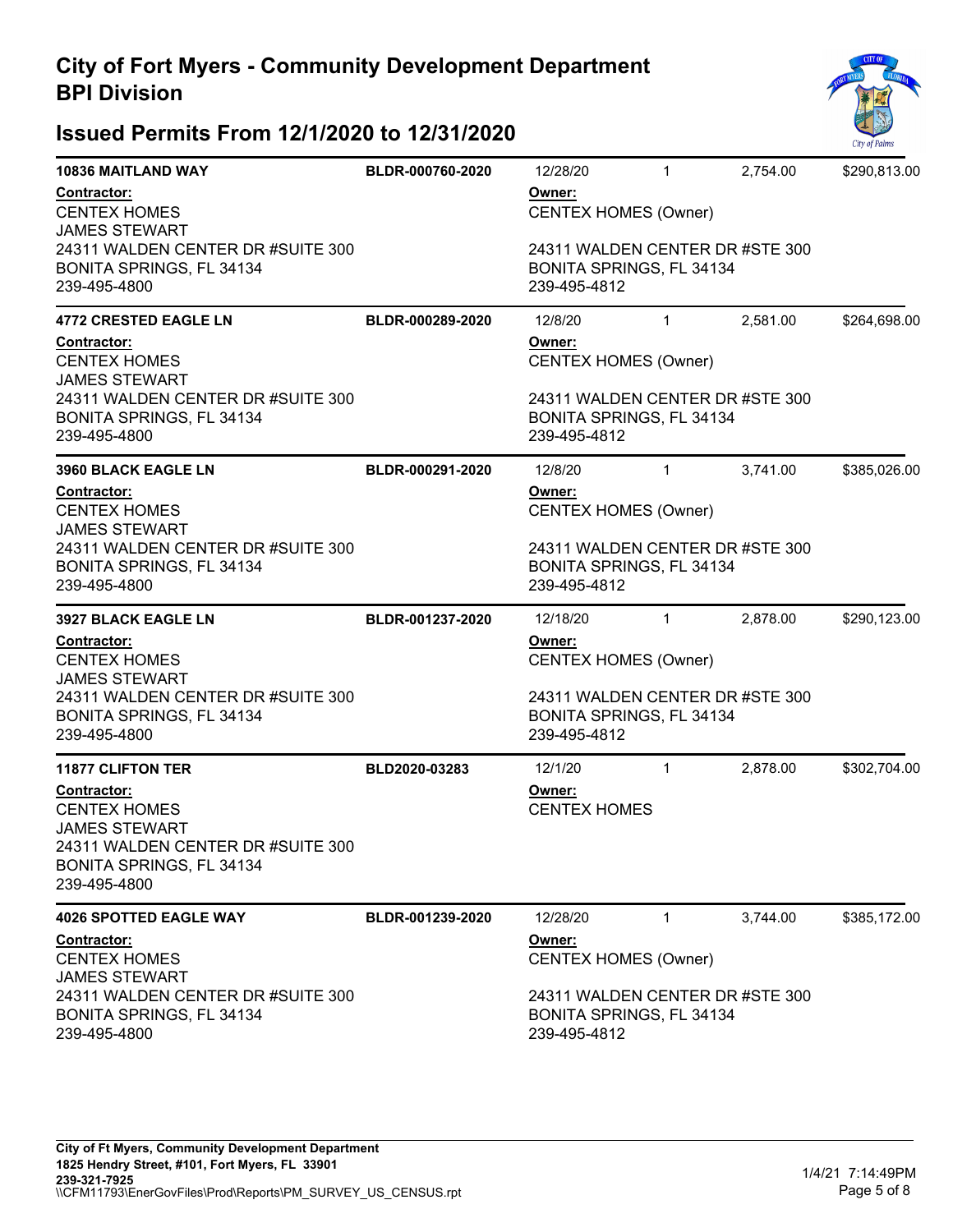

| <b>2896 ROYAL GARDENS AVE</b>                                                                                                                    | BLDR-001425-2020 | 12/29/20                                                                                                                                  | $\mathbf{1}$ | 3,459.00 | \$360,857.00     |
|--------------------------------------------------------------------------------------------------------------------------------------------------|------------------|-------------------------------------------------------------------------------------------------------------------------------------------|--------------|----------|------------------|
| Contractor:<br>D.R. HORTON INC.<br><b>JUSTIN ROBBINS</b><br>10541 BEN C. PRATT/SIX MILE #CYPRESS PARKWAY<br>FORT MYERS, FL 33966<br>239-225-2658 |                  | Owner:<br><b>D R HORTON INC</b>                                                                                                           |              |          |                  |
| <b>3333 SOUTH ST</b>                                                                                                                             | BLD2020-02483    | 12/8/20                                                                                                                                   | $\mathbf{1}$ | 1,681.00 | \$205,855.00     |
| Contractor:<br>AP WELDING AND STEEL MANUFACTURER<br><b>JOSE ALONZO</b><br>2330 WEST 80TH ST BAY #7 ST<br>HIALEAH, FL 33016<br>305.490.4168       |                  | Owner:<br>RAPID BUILDING SYSTEMS                                                                                                          |              |          |                  |
| <b>1332 ALMERIA AVE</b>                                                                                                                          | BLD2020-02203    | 12/8/20                                                                                                                                   | $\mathbf{1}$ | 6,177.00 | \$756,435.00     |
| Contractor:<br><b>RICHARDSON HOMES INC</b><br>RONALD RICHARDSON<br>5471 LEE ST #UNIT 101<br>LEHIGH ACRES, FL 33971<br>239-694-8889               |                  | Owner:<br>WMA PROPERTIES OF FLORIDA LLC                                                                                                   |              |          |                  |
| <b>3932 HAROLD AVE</b>                                                                                                                           | BLD2020-02956    | 12/8/20                                                                                                                                   | $\mathbf{1}$ | 5,912.00 | \$592,275.00     |
| Contractor:<br>CHARLES KINGSLEY BUILDER, INC<br><b>CHARLES KINGSLEY</b><br>700 CRAIG ST<br>NORTH FORT MYERS, FL 33903<br>239-851-8888            |                  | Owner:<br><b>Converted Case</b><br><b>Converted Converted</b>                                                                             |              |          |                  |
| <b>Single Family Attached - New</b>                                                                                                              |                  |                                                                                                                                           |              |          |                  |
|                                                                                                                                                  | Permit#          | <b>Issued On</b>                                                                                                                          | #Units       | Sq. Ft.  | <b>Job Value</b> |
| <b>4311 LEMONGRASS DR</b><br>Contractor:                                                                                                         | BLDR-000720-2020 | 12/22/20<br>Owner:<br>LENNAR HOMES LLC<br><b>DARIN MCMURRAY</b><br>10481 BEN C PRATT/SIX MILE CYP<br>FORT MYERS, FL 33966<br>239-278-1177 | 1            | 2,342.00 | \$231,095.00     |
| 6536 GOOD LIFE ST                                                                                                                                | BLDR-000723-2020 | 12/9/20                                                                                                                                   | $\mathbf{1}$ | 2,124.00 | \$237,888.00     |
| <b>Contractor:</b><br><b>MATTAMY HOMES</b><br><b>MATTHEW BROWN</b><br>4107 CRESCENT PARK DRIVE DR<br>RIVERVIEW, FL 33578<br>813-533-2776         |                  | Owner:<br>MATTAMY TAMPA/SARASOTA LLC                                                                                                      |              |          |                  |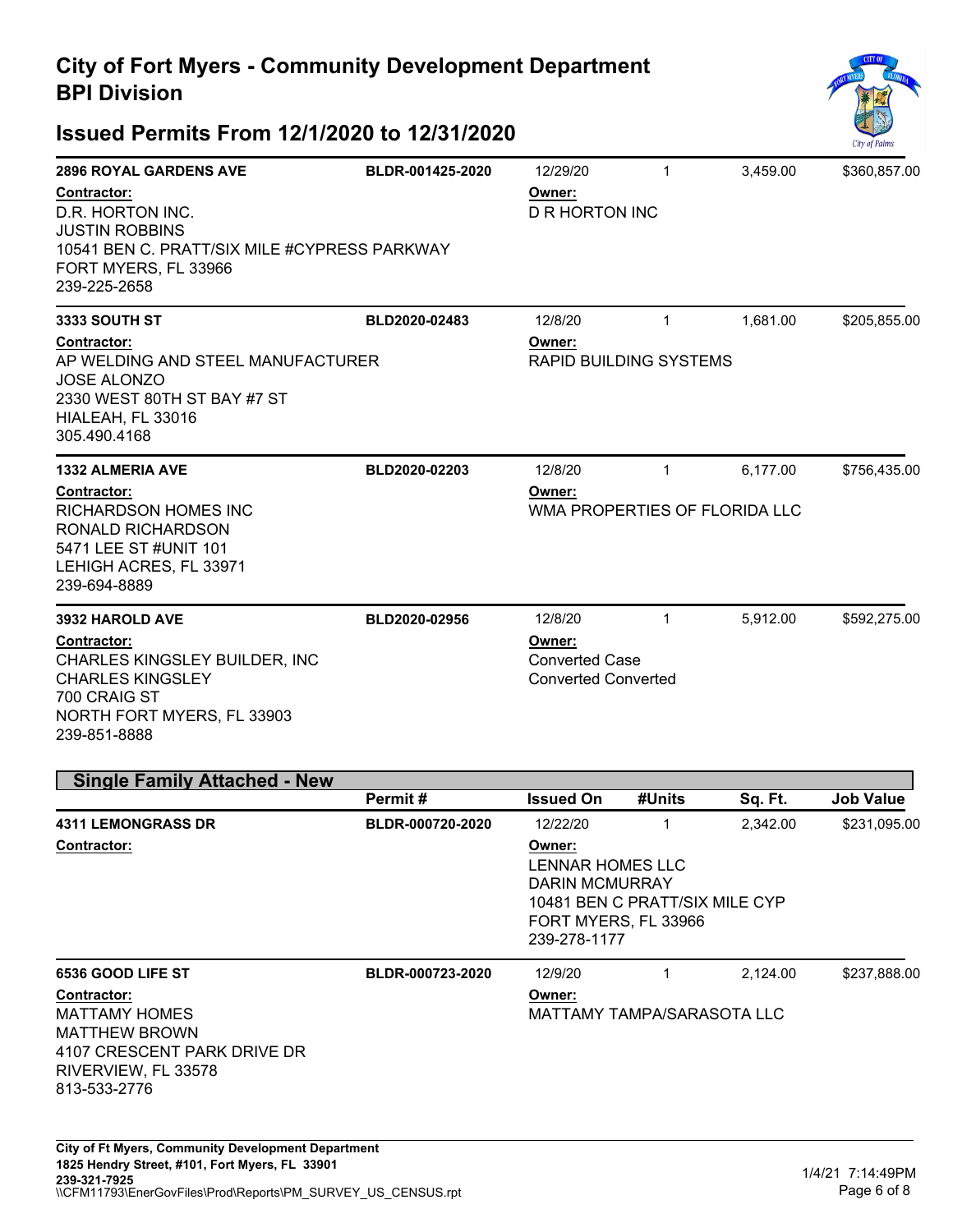

| 6534 GOOD LIFE ST                                                                                                                         | BLDR-000724-2020 | 12/9/20                                                                     | $\mathbf{1}$ | 2,124.00 | \$237,888.00 |  |
|-------------------------------------------------------------------------------------------------------------------------------------------|------------------|-----------------------------------------------------------------------------|--------------|----------|--------------|--|
| Contractor:<br><b>MATTAMY HOMES</b><br><b>MATTHEW BROWN</b><br>4107 CRESCENT PARK DRIVE DR<br>RIVERVIEW, FL 33578<br>813-533-2776         |                  | Owner:<br><b>MATTAMY TAMPA/SARASOTA LLC</b>                                 |              |          |              |  |
| <b>4316 LEMONGRASS DR</b>                                                                                                                 | BLD2020-03251    | 12/21/20                                                                    | $\mathbf{1}$ | 1,979.00 | \$202,675.00 |  |
| Contractor:<br><b>LENNAR HOMES LLC</b><br><b>DARIN MCMURRAY</b><br>10481 BEN C PRATT/SIX MILE CYP<br>FORT MYERS, FL 33966<br>239-278-1177 |                  | Owner:<br>CALATLANTIC GROUP INC                                             |              |          |              |  |
| <b>4324 LEMONGRASS DR</b>                                                                                                                 | BLD2020-03249    | 12/21/20                                                                    | $\mathbf{1}$ | 2,342.00 | \$231,394.00 |  |
| Contractor:<br><b>LENNAR HOMES LLC</b><br><b>DARIN MCMURRAY</b><br>10481 BEN C PRATT/SIX MILE CYP<br>FORT MYERS, FL 33966<br>239-278-1177 |                  | Owner:<br>CALATLANTIC GROUP INC                                             |              |          |              |  |
| <b>4303 LEMONGRASS DR</b>                                                                                                                 | BLDR-000721-2020 | 12/21/20                                                                    | $\mathbf{1}$ | 2,300.00 | \$229,045.00 |  |
| Contractor:<br><b>LENNAR HOMES LLC</b><br><b>DARIN MCMURRAY</b><br>10481 BEN C PRATT/SIX MILE CYP                                         |                  | Owner:<br><b>LENNAR HOMES LLC</b><br>10481 BEN C PRATT/SIX MILE             |              |          |              |  |
| FORT MYERS, FL 33966<br>239-278-1177                                                                                                      |                  | FORT MYERS, FL 33966<br>239-931-4779                                        |              |          |              |  |
| <b>4296 LEMONGRASS DR</b>                                                                                                                 | BLD2020-03244    | 12/10/20                                                                    | $\mathbf 1$  | 2,154.00 | \$222,222.00 |  |
| Contractor:<br><b>LENNAR HOMES LLC</b><br><b>DARIN MCMURRAY</b><br>10481 BEN C PRATT/SIX MILE CYP<br>FORT MYERS, FL 33966<br>239-278-1177 |                  | Owner:<br><b>CALATLANTIC GROUP INC</b>                                      |              |          |              |  |
| 11982 WESTMORELAND WAY                                                                                                                    | BLDR-000759-2020 | 12/21/20                                                                    | $\mathbf 1$  | 2,100.00 | \$209,776.00 |  |
| Contractor:<br><b>CENTEX HOMES</b><br><b>JAMES STEWART</b>                                                                                |                  | Owner:<br><b>CENTEX HOMES (Owner)</b>                                       |              |          |              |  |
| 24311 WALDEN CENTER DR #SUITE 300<br>BONITA SPRINGS, FL 34134<br>239-495-4800                                                             |                  | 24311 WALDEN CENTER DR #STE 300<br>BONITA SPRINGS, FL 34134<br>239-495-4812 |              |          |              |  |